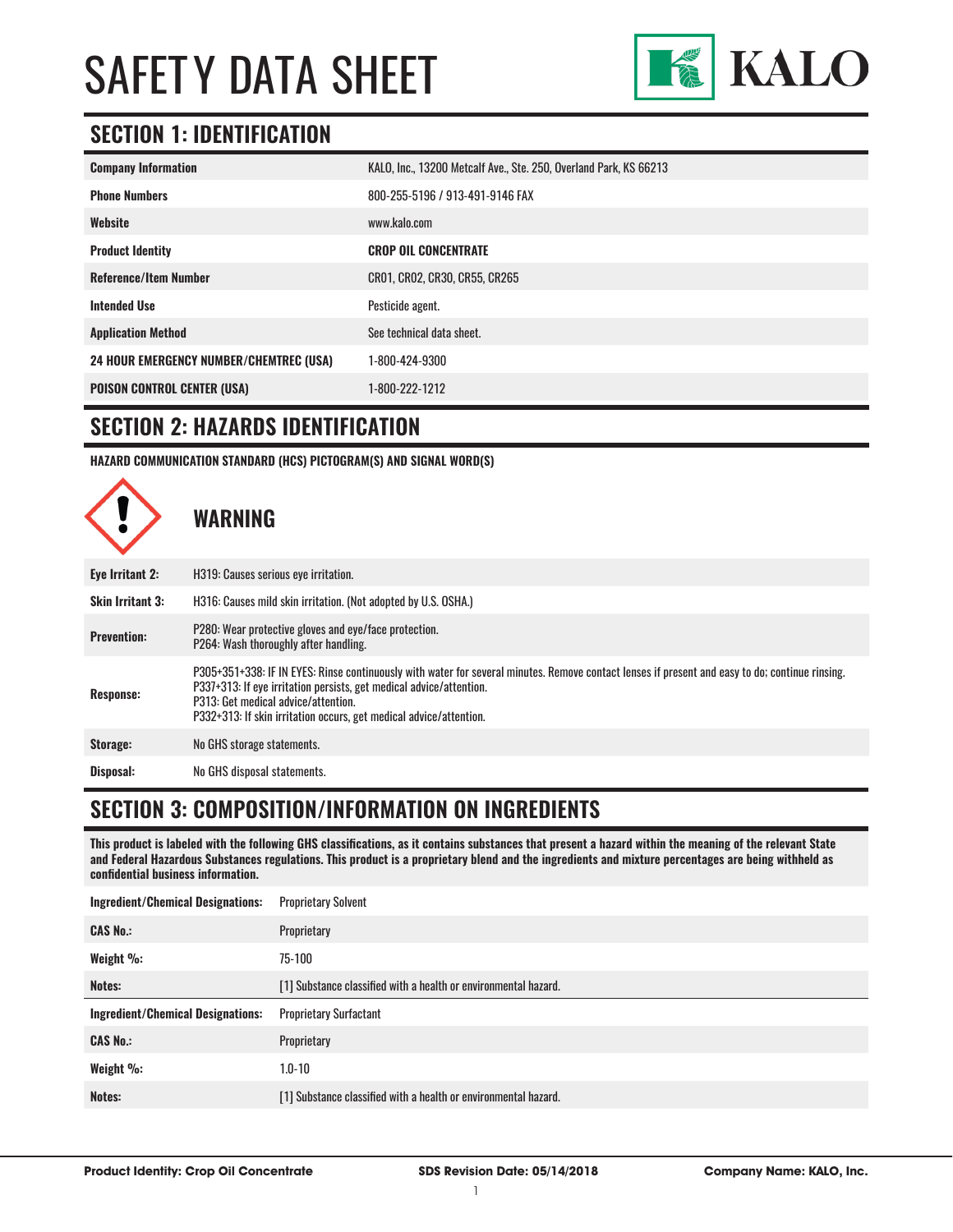

#### **SECTION 4: FIRST AID MEASURES**

#### **[DESCRIPTIONS]**

| General:           | In all cases of doubt, or when symptoms persist, seek medical attention. Never give anything by mouth to an unconscious person.                                                                                                         |
|--------------------|-----------------------------------------------------------------------------------------------------------------------------------------------------------------------------------------------------------------------------------------|
| <b>Inhalation:</b> | Remove to fresh air. Keep patient warm and at rest. If breathing is irregular or stopped, give artificial respiration. If unconscious, place in the recovery<br>position and obtain immediate medical attention. Give nothing by mouth. |
| Eyes:              | Irrigate copiously with clean fresh water for at least 10 minutes, holding the eyelids apart and seek medical attention.                                                                                                                |
| Skin:              | Remove contaminated clothing. Wash skin thoroughly with soap and water or use a recognized skin cleanser. Do NOT use solvents or thinners.                                                                                              |
| Ingestion:         | If accidentally swallowed, obtain immediate medical attention. Keep at rest. Do NOT induce vomiting.                                                                                                                                    |
|                    | [MOST IMPORTANT SYMPTOMS AND EFFECTS, BOTH ACUTE AND DELAYED]                                                                                                                                                                           |
| Skin:              | Causes mild skin irritation. (Not adopted by U.S. OSHA.)                                                                                                                                                                                |
| Eyes:              | Causes serious eye irritation.                                                                                                                                                                                                          |
| Overview:          | No adverse symptoms or effects anticipated under normal handling conditions. See Section 2 for further details.                                                                                                                         |

#### **SECTION 5: FIREFIGHTING MEASURES**

**Extinguishing Media:** Recommended extinguishing media: alcohol resistant foam, CO2 , powder, water spray. Do not use water jet. **Special Hazards Arising From the Substance or Mixture:** Combustion may yield smoke, carbon monoxide, and other products of incomplete combustion. Oxides of sulfur, nitrogen or phosphorus may also be formed. **Advice For Firefighters:** Evacuate area. Prevent contamination from run-off of adjacent areas, streams, drinking water and sewers. Do not flush down sewers or other drainage systems. Exposed firefighters must wear standard protective equipment and in enclosed areas self-contained breathing apparatus. Use water-spray to cool fire exposed surfaces and personnel.

### **SECTION 6: ACCIDENTAL RELEASE MEASURES**

| <b>Personal Precautions.</b><br><b>Protective Equipment,</b><br><b>Emergency Procedures:</b> | Keep all sources of ignition away from spill/release. In case of a major spill or spillage in a confined space evacuate the area and<br>check vapor levels.                                                                                                                                                                                                                                                                                                                                                                                                                                                                                                               |
|----------------------------------------------------------------------------------------------|---------------------------------------------------------------------------------------------------------------------------------------------------------------------------------------------------------------------------------------------------------------------------------------------------------------------------------------------------------------------------------------------------------------------------------------------------------------------------------------------------------------------------------------------------------------------------------------------------------------------------------------------------------------------------|
| <b>Environmental Precautions:</b>                                                            | Do not allow spills to enter drains or water courses.                                                                                                                                                                                                                                                                                                                                                                                                                                                                                                                                                                                                                     |
| <b>Methods and Material For</b><br><b>Containment and Cleaning Up:</b>                       | Ventilate the area and avoid breathing vapors. Take the personal protective measures listed in Section 8. Contain and absorb spillage<br>with non-combustible materials (e.g. sand/earth/vermiculite). Place in closed containers outside buildings and dispose of according<br>to the Waste Regulations (see Section 13). Clean, preferably with a detergent. Do not use solvents. Do not allow spills to enter drains<br>or water courses. If drains, sewers, streams or lakes are contaminated, inform the local water company immediately. In the case of<br>contamination of rivers, streams, or lakes, the Environmental Protection Agency should also be informed. |

### **SECTION 7: HANDLING AND STORAGE**

| <b>Precautions For Safe Handling:</b> | Do not get in eyes, on skin or on clothing. Do not breathe vapors or mists. Keep container closed. Use only with adequate<br>ventilation. Use good personal hygiene practices. Wash hands before eating, drinking and smoking. Remove contaminated clothing<br>and clean before reuse. Destroy contaminated belts and shoes and other items that cannot be decontaminated. See Section 2 for<br>further details. |
|---------------------------------------|------------------------------------------------------------------------------------------------------------------------------------------------------------------------------------------------------------------------------------------------------------------------------------------------------------------------------------------------------------------------------------------------------------------|
| <b>Conditions For Safe Storage:</b>   | Store in tightly closed containers in dry, well-ventilated area away from excessive heat and incompatibles.                                                                                                                                                                                                                                                                                                      |
| <b>Incompatible Materials:</b>        | Oxidizing agents.                                                                                                                                                                                                                                                                                                                                                                                                |
| <b>Specific End Use(s):</b>           | See technical data sheet.                                                                                                                                                                                                                                                                                                                                                                                        |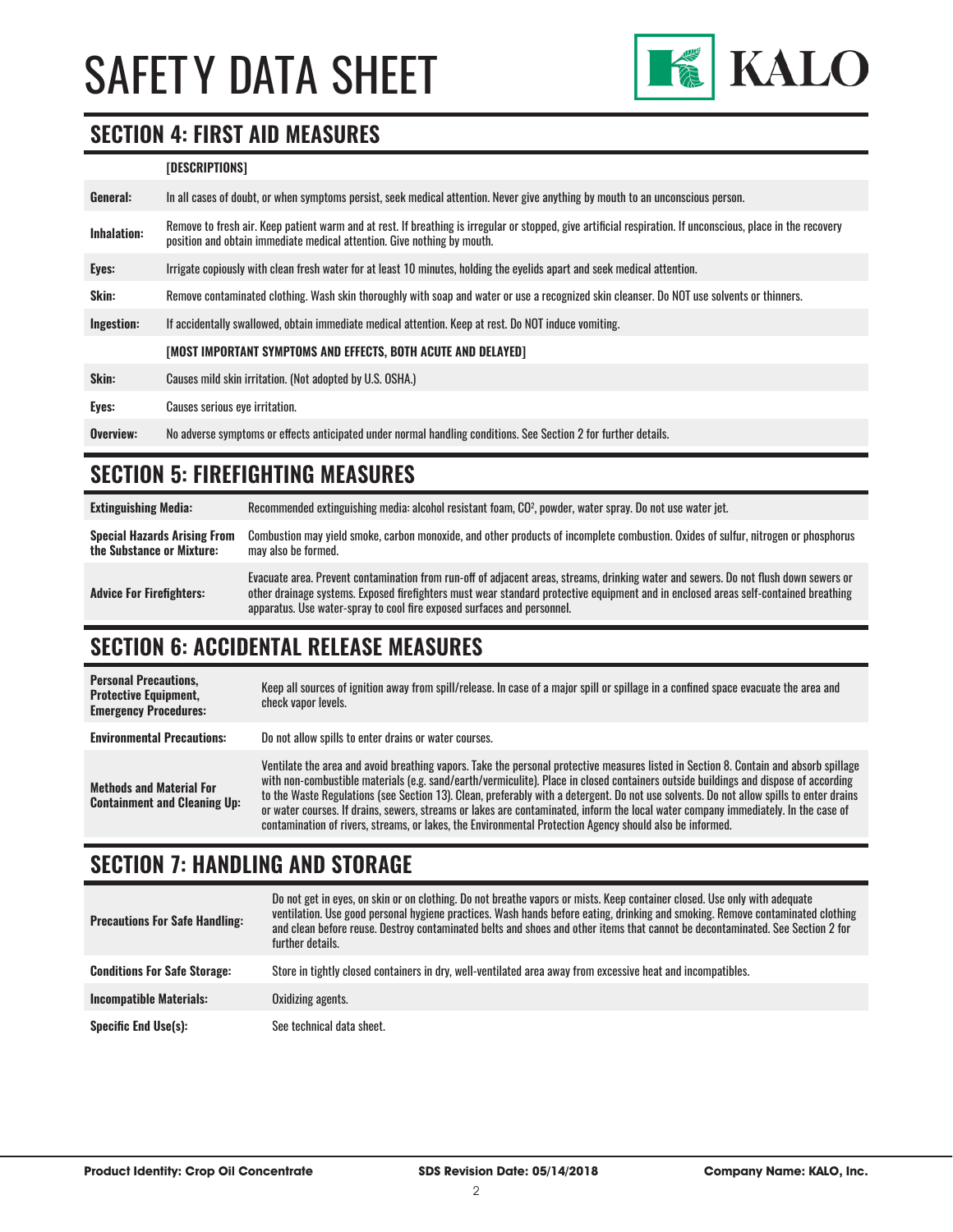

### **SECTION 8: EXPOSURE CONTROLS/PERSONAL PROTECTION**

| <b>Exposure Data:</b>        | This product contains the following ingredients (at greater than 0.1%) with established limits for exposure under OSHA, ACGIH and/or NIOSH.                                                                                                                                                                                            |                               |               |                                                                                              |
|------------------------------|----------------------------------------------------------------------------------------------------------------------------------------------------------------------------------------------------------------------------------------------------------------------------------------------------------------------------------------|-------------------------------|---------------|----------------------------------------------------------------------------------------------|
|                              | <b>CAS No.</b>                                                                                                                                                                                                                                                                                                                         | Ingredient                    | <b>Source</b> | Value                                                                                        |
|                              |                                                                                                                                                                                                                                                                                                                                        | <b>Proprietary Solvent</b>    | <b>OSHA</b>   | TWA: $5mg/m^3$ 8 hours                                                                       |
|                              | Proprietary                                                                                                                                                                                                                                                                                                                            |                               | <b>ACGIH</b>  | TWA: 5mg/m <sup>3</sup> 8 hours (form: inhalable fraction)                                   |
|                              |                                                                                                                                                                                                                                                                                                                                        |                               | NIOSH         | 5mg/m <sup>3</sup> 10 hours (form: mist) / STEL: 10mg/m <sup>3</sup> 15 minutes (form: mist) |
|                              | <b>CAS No.</b>                                                                                                                                                                                                                                                                                                                         | Ingredient                    | <b>Source</b> | <b>Value</b>                                                                                 |
|                              |                                                                                                                                                                                                                                                                                                                                        | <b>Proprietary Surfactant</b> | <b>OSHA</b>   | No Established Limit                                                                         |
|                              | Proprietary                                                                                                                                                                                                                                                                                                                            |                               | ACGIH         | No Established Limit                                                                         |
|                              |                                                                                                                                                                                                                                                                                                                                        |                               | NIOSH         | No Established Limit                                                                         |
| <b>Carcinogen Data:</b>      | This product contains no ingredients (at greater than 0.1%) that are suspected of being or known to be a carcinogen under OSHA, NTP or IARC.                                                                                                                                                                                           |                               |               |                                                                                              |
|                              | [EXPOSURE CONTROLS]                                                                                                                                                                                                                                                                                                                    |                               |               |                                                                                              |
| <b>Respiratory:</b>          | If workers are exposed to concentrations above the exposure limit, they must use the appropriate certified respirators.                                                                                                                                                                                                                |                               |               |                                                                                              |
| Eyes:                        | Wear safety eyewear (e.g. safety spectacles/goggles/visors) to protect against the splash of liquids.                                                                                                                                                                                                                                  |                               |               |                                                                                              |
| Skin:                        | Overalls, which cover the body, arms, and legs, should be worn. Skin should not be exposed. All parts of the body should be washed after contact.                                                                                                                                                                                      |                               |               |                                                                                              |
| <b>Engineering Controls:</b> | Provide adequate ventilation. Where reasonably practicable, this should be achieved by the use of local exhaust ventilation and good general<br>extraction. If these are not sufficient to maintain concentrations of particulates, and any vapor below occupational exposure limits, suitable<br>respiratory protection must be worn. |                               |               |                                                                                              |
| <b>Other Work Practices:</b> | See technical data sheet.                                                                                                                                                                                                                                                                                                              |                               |               |                                                                                              |

#### **SECTION 9: PHYSICAL AND CHEMICAL PROPERTIES**

| Appearance:                                       | <b>Clear Pale Yellow Liquid</b>                                        |
|---------------------------------------------------|------------------------------------------------------------------------|
| Odor:                                             | <b>Oily</b>                                                            |
| <b>Odor Threshold:</b>                            | <b>Not Measured</b>                                                    |
| pH:                                               | $5 - 7$                                                                |
| <b>Specific Gravity:</b>                          | $0.87 - 0.89$                                                          |
| <b>Flashpoint:</b>                                | >200°F (>93°C) SETA Closed Cup                                         |
| <b>Solubility in Water:</b>                       | <b>Dispersible</b>                                                     |
| Viscosity (cSt):                                  | <b>Not Measured</b>                                                    |
| $VOC\%$ :                                         | Not Measured                                                           |
| Vapor Pressure (Pa):                              | <b>Not Measured</b>                                                    |
| <b>Vapor Density:</b>                             | Not Measured                                                           |
| <b>Melting/Freezing Points:</b>                   | <b>Not Measured</b>                                                    |
| Initial Boiling Point/Range (OF/OC):              | No Established Limit                                                   |
| <b>Flammability (Solid, Gas):</b>                 | Not Applicable                                                         |
| <b>Upper Flammability/Explosive Limits:</b>       | <b>Not Measured</b>                                                    |
| Lower Flammability/Explosive Limits:              | <b>Not Measured</b>                                                    |
| <b>Decomposition Temperature:</b>                 | <b>Not Measured</b>                                                    |
| <b>Auto-Ignition Temperature:</b>                 | <b>Not Measured</b>                                                    |
| Partition Co-Efficient n-octanol/water (Log Kow): | <b>Not Measured</b>                                                    |
| <b>Evaporation Rate (Ether=1):</b>                | Not Measured                                                           |
| Other:                                            | DMSO extract by IP346: Less than 3.0 wt % (mineral oil component only) |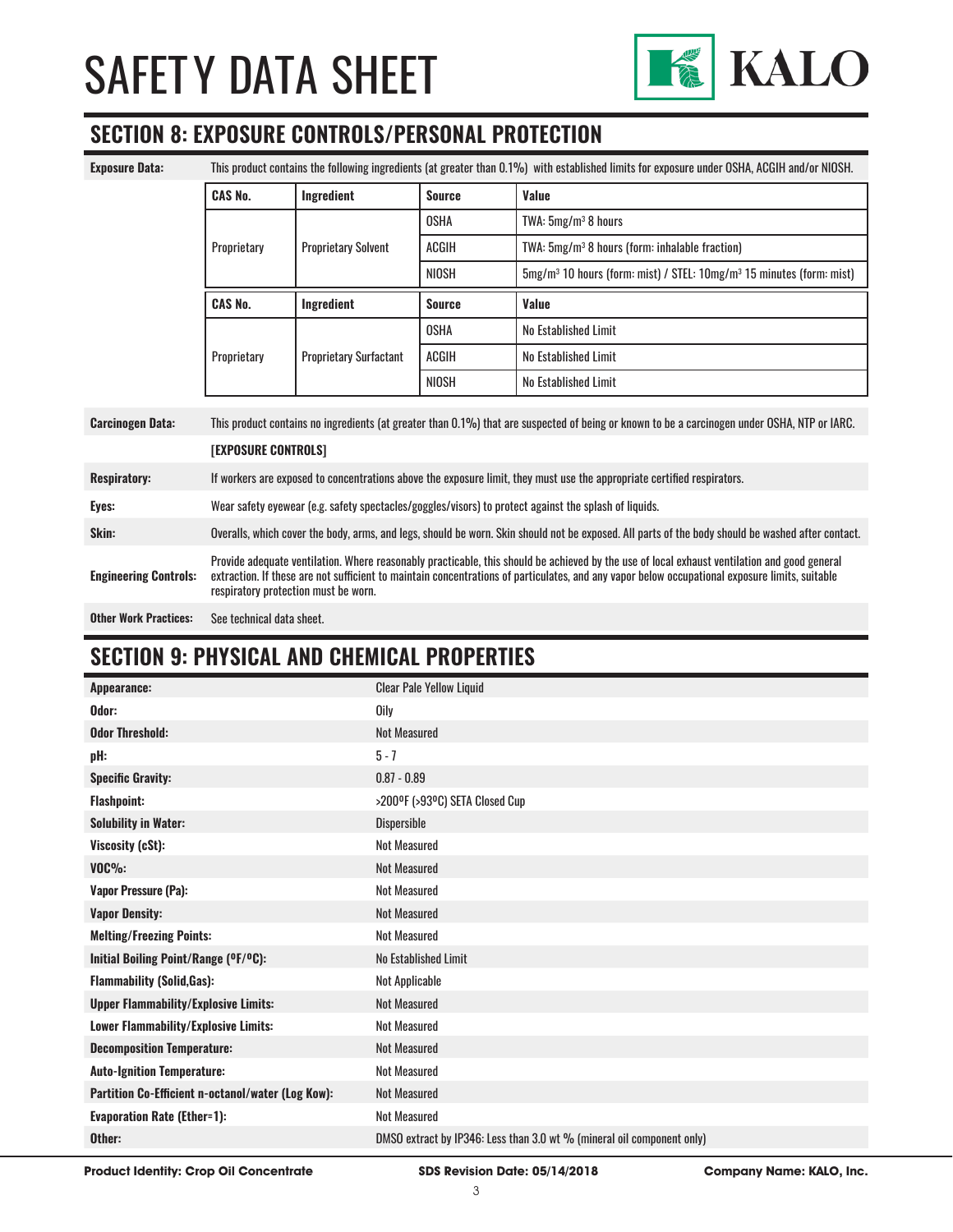

# **SECTION 10: STABILITY AND REACTIVITY**

| <b>Reactivity:</b>                       | Not chemically reactive.                                                                                |
|------------------------------------------|---------------------------------------------------------------------------------------------------------|
| <b>Chemical Stability:</b>               | Stable under normal ambient and anticipated conditions of use.                                          |
| <b>Hazardous Reactions:</b>              | Hazardous reactions not anticipated.                                                                    |
| <b>Conditions To Avoid:</b>              | Extended exposure to high temperatures can cause decomposition. Avoid all possible sources of ignition. |
| <b>Incompatible Materials:</b>           | Oxidizing agents.                                                                                       |
| <b>Hazardous Decomposition Products:</b> | Not anticipated under normal conditions of use.                                                         |

# **SECTION 11: TOXICOLOGICAL INFORMATION**

| ACUTE TOXICITY ESTIMATE                                           |                                                          |                          |
|-------------------------------------------------------------------|----------------------------------------------------------|--------------------------|
| <b>Ingredients:</b>                                               | <b>Proprietary Blend</b>                                 |                          |
| Oral LD50mg/kg:                                                   | >2,000.00 / Category: NA                                 |                          |
| Skin LD50mg/kg:                                                   | >2,000.00/Category: NA                                   |                          |
| Inhalation: Vapor LC50mg/L/4hr:                                   | >20.00                                                   |                          |
| Inhalation: Dust/Mist LC50mg/L/4hr:                               | >5.00                                                    |                          |
| <b>ITEM</b>                                                       | <b>HAZARD</b>                                            | <b>CATEGORY</b>          |
| <b>Acute Toxicity (mouth):</b>                                    | <b>Not Applicable</b>                                    | $\overline{\phantom{a}}$ |
| <b>Acute Toxicity (skin):</b>                                     | Not Applicable                                           | --                       |
| <b>Acute Toxicity (inhalation):</b>                               | Not Applicable                                           | --                       |
| <b>Skin Corrosion/Irritation:</b>                                 | Causes mild skin irritation. (Not adopted by U.S. OSHA.) | 3                        |
| <b>Eye Damage/Irritation:</b>                                     | <b>Causes serious eye irritation</b>                     | $\overline{\mathbf{2}}$  |
| <b>Sensitization (respiratory):</b>                               | <b>Not Applicable</b>                                    | --                       |
| <b>Sensitization (skin):</b>                                      | Not Applicable                                           | $\overline{\phantom{a}}$ |
| <b>Germ Toxicity:</b>                                             | Not Applicable                                           | --                       |
| <b>Carcinogenicity:</b>                                           | Not Applicable                                           | --                       |
| <b>Reproductive Toxicity:</b>                                     | Not Applicable                                           | --                       |
| <b>Specific Target Organ Systemic Toxicity-Single Exposure:</b>   | Not Applicable                                           | --                       |
| <b>Specific Target Organ Systemic Toxicity-Repeated Exposure:</b> | Not Applicable                                           | --                       |
| <b>Aspiration Hazard:</b>                                         | Not Applicable                                           | --                       |

# **SECTION 12: ECOLOGICAL INFORMATION**

| Toxicity:                                           | No additional information provided for this product.  |
|-----------------------------------------------------|-------------------------------------------------------|
| <b>Persistence and Degradability:</b>               | There is no data available on the preparation itself. |
| <b>Bioaccumulative Potential:</b><br>Not measured.  |                                                       |
| No data available.<br><b>Mobility In Soil:</b>      |                                                       |
| <b>Results of PBT and vPvB Assess:</b>              | This product contains no PBT/vPvB chemicals.          |
| No data available.<br><b>Other Adverse Effects:</b> |                                                       |